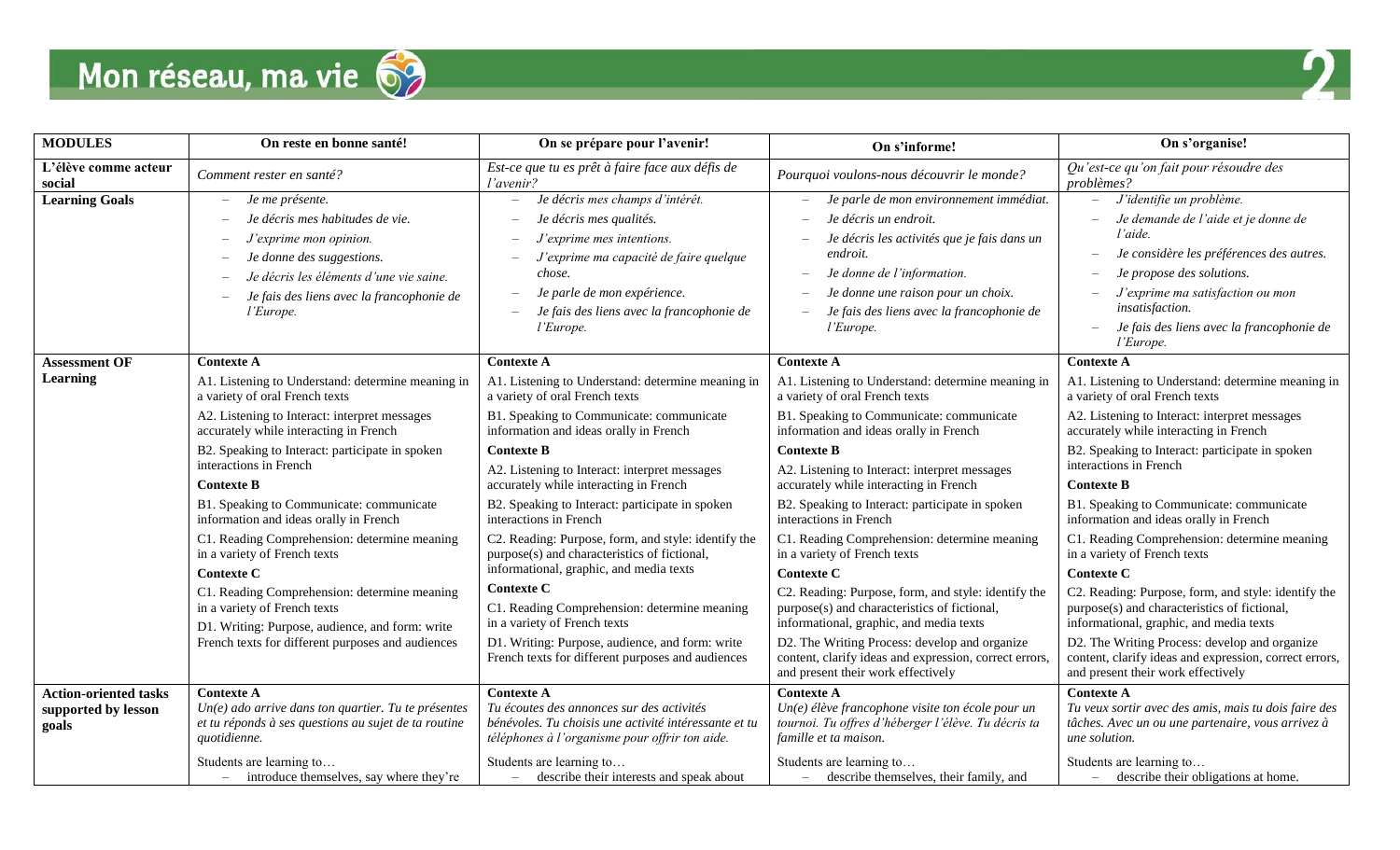|                            | from, and welcome others.<br>welcome a new student.<br>$\overline{\phantom{0}}$<br>compare school routines.<br>reassure someone and make them feel at<br>-<br>ease.<br><b>Contexte B</b><br>Ton école offre des dîners chauds à l'heure du<br>midi. Présente des idées pour changer les menus<br>selon les besoins de ta classe.<br>Students are learning to<br>describe foods.<br>describe the qualities of foods and say<br>how often they eat them.<br>compare preferences and find similarities.<br>give an opinion and make a suggestion.<br>$\overline{\phantom{0}}$<br><b>Contexte C</b><br>Ta classe participe à la Journée de promotion de la<br>santé mentale. Tu écris le scénario pour un<br>message audio ou vidéo.<br>Students are learning to<br>talk about routines and wellness.<br>describe the benefits of stress-reducing<br>techniques.<br>make suggestions.<br>express frequency and quantity.<br>$\overline{\phantom{0}}$ | places where they can volunteer.<br>describe volunteer tasks.<br>introduce themselves.<br>describe their qualities.<br><b>Contexte B</b><br>Tu lis les petites annonces. Ensuite, tu choisis un<br>emploi et tu passes une entrevue.<br>Students are learning to<br>talk about their strengths and part-time<br>jobs.<br>talk about experiences linked to part-time<br>jobs.<br>express the qualities needed for a part-<br>$\overbrace{\phantom{1232211}}$<br>time job.<br>state their availability for a job and<br>interact politely.<br><b>Contexte C</b><br>Tu réfléchis à tes projets d'avenir. Tu choisis un<br>métier intéressant et tu prépares une fiche de<br>recherche.<br>Students are learning to<br>describe a career and give a reason for a<br>career preference.<br>talk about educational requirements for a<br>career.<br>express future actions related to careers.<br>identify essential qualities for different<br>careers. | where they live.<br>describe their home and bedroom.<br>describe a location.<br>describe home and local activities.<br>$\overline{\phantom{m}}$<br><b>Contexte B</b><br>Ton ami(e) revient d'un long séjour à l'étranger.<br>Tu fais des recherches pour organiser une sortie<br>idéale pour ton ami(e) à son retour.<br>Students are learning to<br>express their agreement or disagreement<br>about outings.<br>to request and give information about an<br>outing.<br>discuss the pros and cons of an outing<br>$\overline{\phantom{m}}$<br>choice.<br><b>Contexte C</b><br>Tu participes à un programme d'échange avec une<br>école en Europe. Tu lis un courriel de ton ou ta<br>partenaire d'échange et tu réponds à ses questions.<br>Students are learning to<br>to describe their activity preferences and<br>give reasons.<br>describe attractions or activities in a city<br>or country.<br>express their enthusiasm.<br>express a desire.<br>$\overline{\phantom{0}}$ | express feelings about family<br>commitments.<br>describe chores and suggest solutions.<br>reach a compromise.<br><b>Contexte B</b><br>Des amis de famille visitent ta région. Tu<br>considères leurs besoins et leurs préférences et tu<br>leur suggères des activités.<br>Students are learning to<br>describe the characteristics of travel<br>destinations and comment.<br>offer suggestions in response to<br>circumstances.<br>give a suggestion about places to visit.<br><b>Contexte C</b><br>Tu penses à un problème dans ta région ou à une<br>catastrophe dans les nouvelles. Tu écris un article<br>dans le bulletin de l'école pour engager ta<br>communauté scolaire.<br>Students are learning to<br>describe and express reactions to a<br>problem or catastrophe.<br>describe a need.<br>describe an initiative.<br>ask for assistance. |
|----------------------------|--------------------------------------------------------------------------------------------------------------------------------------------------------------------------------------------------------------------------------------------------------------------------------------------------------------------------------------------------------------------------------------------------------------------------------------------------------------------------------------------------------------------------------------------------------------------------------------------------------------------------------------------------------------------------------------------------------------------------------------------------------------------------------------------------------------------------------------------------------------------------------------------------------------------------------------------------|----------------------------------------------------------------------------------------------------------------------------------------------------------------------------------------------------------------------------------------------------------------------------------------------------------------------------------------------------------------------------------------------------------------------------------------------------------------------------------------------------------------------------------------------------------------------------------------------------------------------------------------------------------------------------------------------------------------------------------------------------------------------------------------------------------------------------------------------------------------------------------------------------------------------------------------------------|-----------------------------------------------------------------------------------------------------------------------------------------------------------------------------------------------------------------------------------------------------------------------------------------------------------------------------------------------------------------------------------------------------------------------------------------------------------------------------------------------------------------------------------------------------------------------------------------------------------------------------------------------------------------------------------------------------------------------------------------------------------------------------------------------------------------------------------------------------------------------------------------------------------------------------------------------------------------------------------|---------------------------------------------------------------------------------------------------------------------------------------------------------------------------------------------------------------------------------------------------------------------------------------------------------------------------------------------------------------------------------------------------------------------------------------------------------------------------------------------------------------------------------------------------------------------------------------------------------------------------------------------------------------------------------------------------------------------------------------------------------------------------------------------------------------------------------------------------------|
| <b>Communication Focus</b> | <b>Contexte A</b><br>Making introductions and talking about<br>oneself.<br>Making plans with a newcomer.<br>Discussing school life and ways to get to and<br>from school.<br>Reassuring someone and putting them at ease.<br><b>Contexte B</b><br>Talking about food categories.<br>Talking about healthy food choices.<br>Discussing survey results.<br>Making suggestions about cafeteria food.<br><b>Contexte C</b><br>Expressing our state of well-being and our<br>$\overline{\phantom{0}}$<br>daily habits.<br>Describing the benefits of stress-reducing<br>techniques.<br>Making suggestions about teens' problems.                                                                                                                                                                                                                                                                                                                      | <b>Contexte A</b><br>Describing one's interests and where one can<br>volunteer.<br>Describing volunteer tasks.<br>Introducing oneself.<br>Describing one's qualities.<br><b>Contexte B</b><br>Speaking about jobs.<br>Describing one's strengths and experiences.<br>Speaking about job-appropriate qualities.<br>Talking about one's availability for a job.<br><b>Contexte C</b><br>Expressing and justifying career preferences.<br>Discussing educational requirements for<br>careers.<br>Speaking about future actions related to<br>careers.<br>Talking about essential qualities                                                                                                                                                                                                                                                                                                                                                            | <b>Contexte A</b><br>Describing where one lives.<br>Describing rooms in a home.<br>Describing location of buildings and places.<br>Describing what one does in different rooms of a<br>home and at different places in a community.<br><b>Contexte B</b><br>Talking about end-of-year school outings.<br>Receiving and giving information about<br>activities.<br>Talking about the pros and cons of an outing.<br><b>Contexte C</b><br>Describing one's activity preferences and<br>reasons for preferences.<br>Describing attractions/activities in a<br>country/city.<br>Showing enthusiasm for events and experiences.<br>Expressing a desire to try a new food.                                                                                                                                                                                                                                                                                                              | <b>Contexte A</b><br>Talking about household tasks and other<br>obligations.<br>Expressing satisfaction and dissatisfaction.<br>Suggesting solutions to common problems teens<br>have with their obligations.<br>- Suggesting a solution.<br><b>Contexte B</b><br>Describing tourist attractions and giving an<br>opinion about an attraction.<br>- Talking about circumstances and responding with<br>suitable actions.<br>- Making suggestions for tourist attractions and<br>activities.<br><b>Contexte C</b><br>Talking about a problem or a catastrophe and<br>one's reactions to them.<br>- Describing crowdfunding initiatives.<br>- Discussing and describing an initiative.                                                                                                                                                                    |